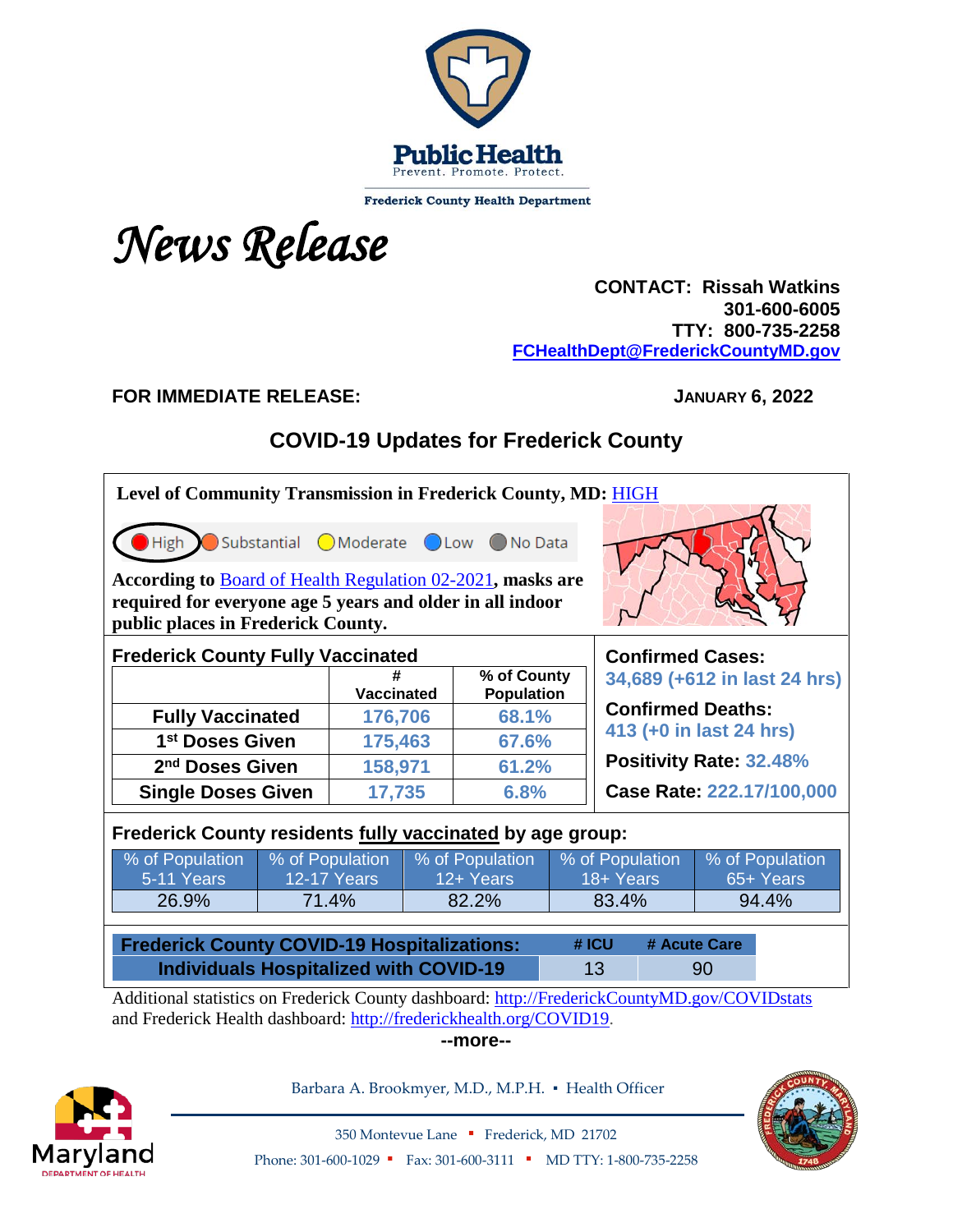

## **Page 2/COVID Update**

# **Update from CDC**

#### **Timing for Pfizer Boosters Now 5 Months:**

This week, the CDC updated its recommendation for when many people can receive a booster shot, shortening the interval from 6 months to 5 months for people who received the Pfizer-BioNTech COVID-19 Vaccine. The booster interval recommendation for people who received the J&J vaccine (2 months) or the Moderna vaccine (6 months), has not changed.

Individuals 18 years and older who received two doses of Moderna vaccine are still eligible for a booster 6 months after their second vaccination. Individuals 18 years and older who received a single dose of the Johnson & Johnson vaccine are still eligible for a booster dose 2 months after their single dose.

#### **I** NEW BOOSTER UPDATE AGES 16+



**CDC** now recommends that anyone who is eligible for a booster and initially received the Pfizer-BioNTech vaccine receive an mRNA booster shot at least 5 months after completing their primary series.

If you initially received the Moderna vaccine, get your booster shot at least 6 months after completing your primary series.

#### **Boosters for 12-15 Year Olds:**

Following the latest action from the FDA, the State of Maryland is now able to provide COVID-19 booster shots for children between the ages of 12 and 15.

Frederick County Health Department vaccination clinics began offering Pfizer boosters to children 12-15 years old on Wednesday, January 5, 2022. Upcoming clinics are posted on our website [\(http://frederickcountymd.gov/CovidVaccine\)](http://frederickcountymd.gov/CovidVaccine?fbclid=IwAR0I1fFU_JZKPIl7AiZ6sg7ioFjXNVNntDBzgtDv6bMrViyCFKwALENSIYA) for upcoming health department vaccination clinics. Boosters are available at all vaccination clinics. Scheduling an appointment is the best way to guarantee a vaccination, but some walk-ins will be taken as supply allows.



**Adolescents & teens ages** 12 to 18 years old who received a COVID-19 vaccine should get a booster.

They can get their booster at least 5 months after completing their primary Pfizer-BioNTech series.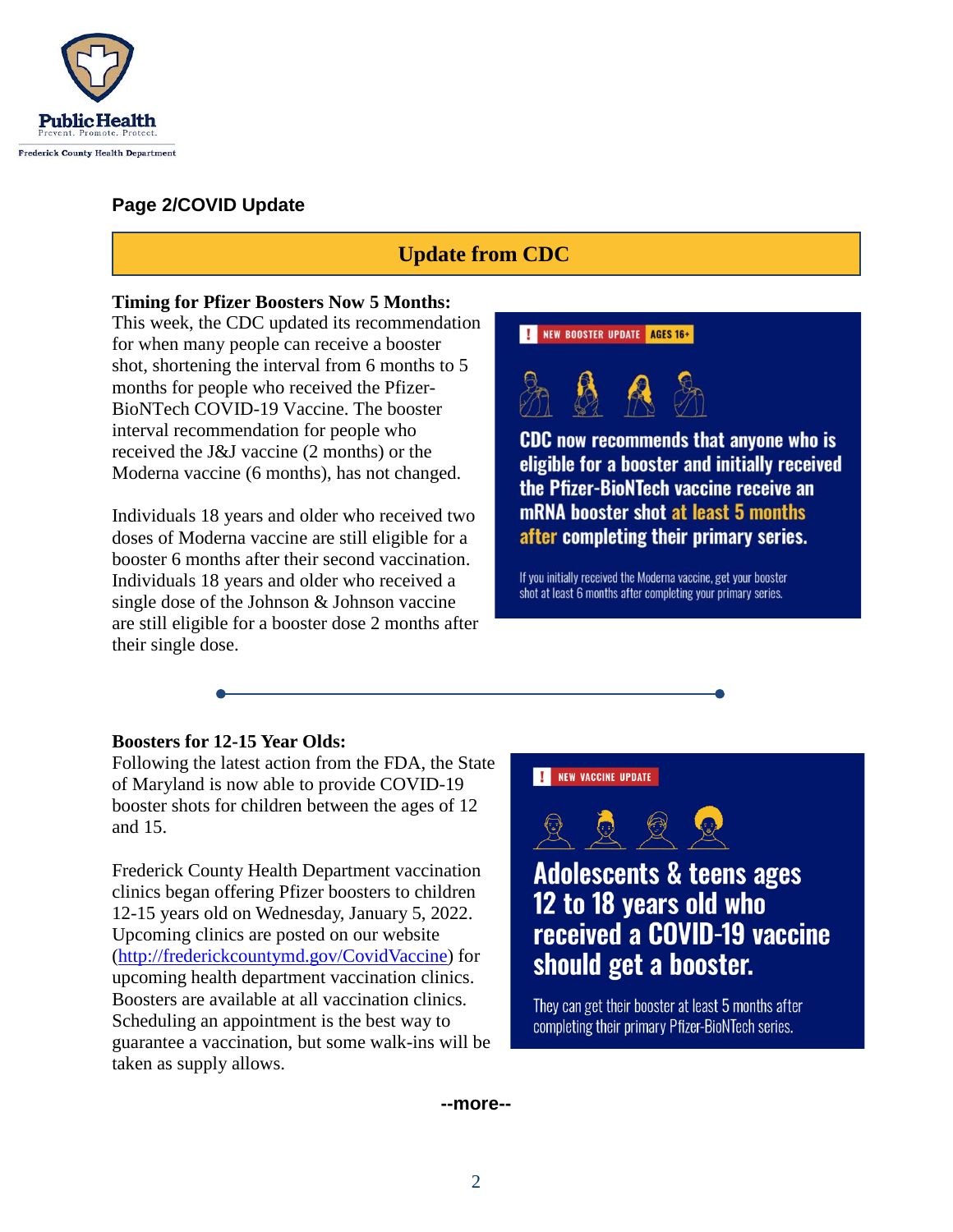

8751.

## **Page 3/COVID Update**

# **Board of Health Update**The next Board of Health meeting is scheduled for Thursday, January 6, 2022 at 7pm. The agenda is available at [https://frederickcountymd.gov/BoardofHealth.](https://frederickcountymd.gov/BoardofHealth) **Frederick County** The meeting will be broadcast live on FCG TV, cable channels **Board of Health** 19 and 1085, online at [www.FrederickCountyMD.gov/FCGTV,](http://www.frederickcountymd.gov/FCGTV) or by calling 855-925-2801, and provide the meeting code **Meeting Scheduled**

### **Update about Mask Regulation:**

[Board of Health Regulation 02-2021](https://health.frederickcountymd.gov/DocumentCenter/View/7329/Board-of-Health-Regulation-02-2021-Face-Covering-FINAL) which was passed at the last meeting on Dec. 31 does not have an enforcement component. Individuals who are concerned about a business not enforcing the mask regulation should contact the business owner/management to make sure they are aware that their customers are concerned about masks and would like the business to comply. Customers have the right to choose which businesses they patronize.

# **Update on COVID-19 Testing**

Wait times at testing clinics are long because demand is high. We are working to expand our testing options. Check [covidtest.maryland.gov](http://covidtest.maryland.gov/) for availability near you.

Get tested if you have [symptoms,](https://www.cdc.gov/coronavirus/2019-ncov/symptoms-testing/symptoms.html) or have been exposed and it has been 5 days from your exposure.

Employers, please do not require a negative test for someone who has had covid to return to work. Some can continue to test positive for weeks. People can be cleared to return to work when they have completed their isolation.

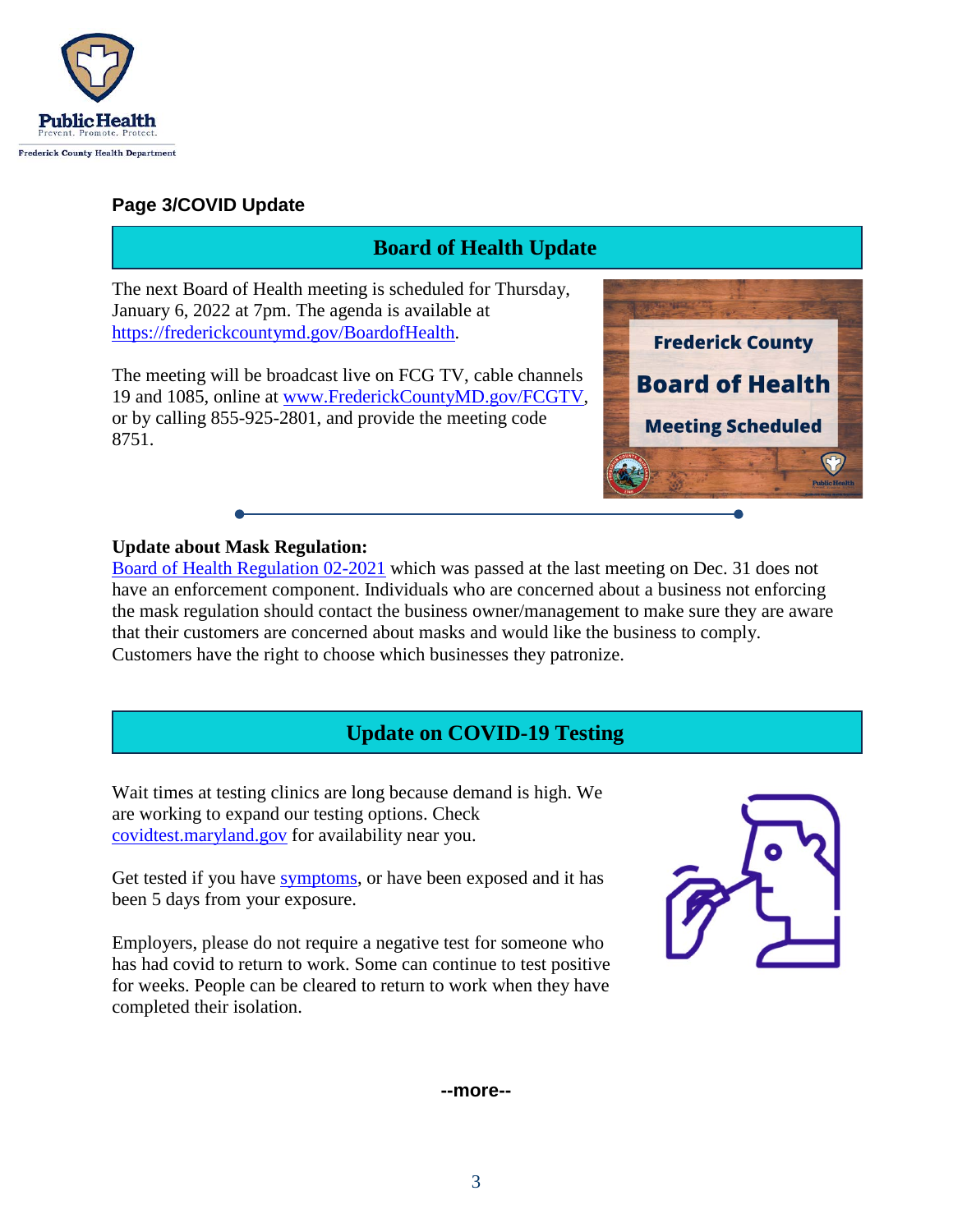

## **Page 4/COVID Update**

## **Community Partner Updates**

**City of Frederick**: the City of Frederick is taking the following steps effective Thursday, Jan. 6, 2022 through Friday Jan. 14, 2022, at which point the City will re-evaluate its operations.

- All public meetings will transition from in-person to virtual. Those that were operating virtually will continue to do so.
- City offices will be closed to the public.
- The Weinberg Center will be closed to the public and all shows will either be canceled or postponed to a later date.
- With modified operations and safety measures in place, Parks and Recreation facilities, including Talley Rec Center, will remain open to the public.
- Parks will remain open for use. Users are encouraged to practice physical distancing, wear a mask when unable to socially distance, and practice proper hand hygiene.

See details in their statement: **<https://www.cityoffrederickmd.gov/civicalerts.aspx?AID=6911>**

**Fort Detrick**: As Maryland continues to combat COVID-19, several services at Fort Detrick and Forest Glen Annex are affected and will temporarily close. These closures are necessary to ensure the health and well-being of the workforce and our families. At Fort Detrick, beginning Wed. December 29, 2021 Veterans Gate will close until further notice. Nallin Farm Gate and Old Farm gates will remain operational for entry and exit. Nallin Farm Gate is open 24/7 at Fort Detrick and any vetting operations at Fort Detrick occur at Nallin Farm Gate. Old Farm is open from 6 am through 6 pm.

**Frederick Community College**: Due to rising cases of COVID-19, FCC is operating remotely for the week of January 3 through January 9, 2022.

**Frederick County Department of Social Services:** Beginning Jan. 3, 2022, face coverings will be required for employees and visitors in all state buildings and leased space in all public or shared spaces. **This applies to all State Buildings.**

**Frederick County Public Libraries** will temporarily adjust their hours as of Monday, January 10, 2022, due to high positivity and community transmission levels of COVID-19. All services and branches remain available. [Updated branch hours can be viewed here.](https://www.fcpl.org/current-operating-status) 

**Frederick County Public Schools (FCPS)**: FCPS provided general information regarding the FCPS contingency plan during high COVID-19 transmission. More details regarding timelines and procedures will be forthcoming in the days ahead. See this Find Out First message [here](https://fcps.ezcommunicator.net/edu/frederick/preview_message.aspx?app=0&id=108534&type=notice&source=ViewNews) for details.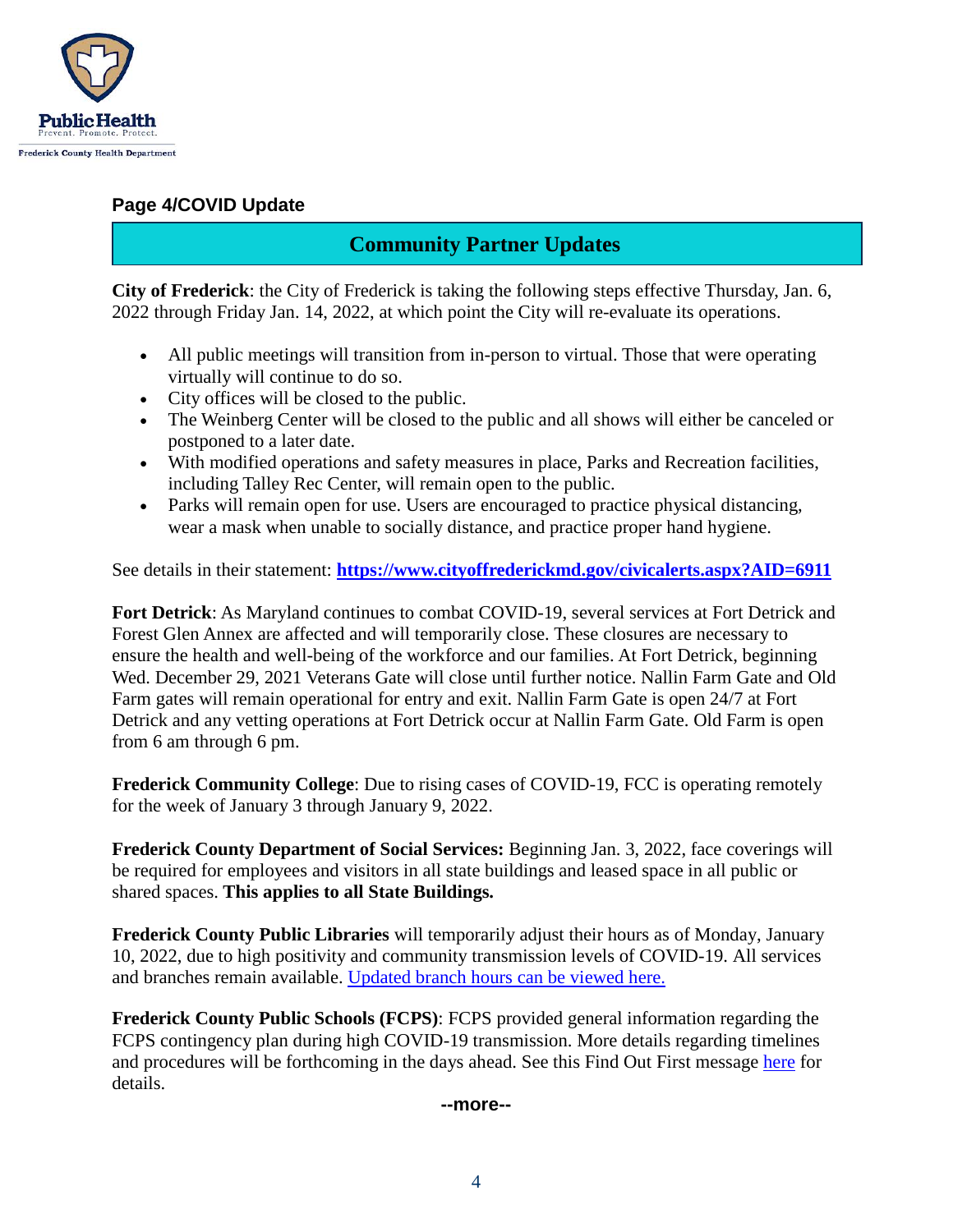

## **Page 5/COVID Update**

**Frederick County Division of Solid Waste & Recycling**: Beginning Wednesday January 5th, until further notice, all transactions will be cash-less. Credit cards and checks will still be accepted for payment. Eliminating cash transactions allows the Division to make adjustments to its workforce in an effort to ensure the continuity of waste disposal services necessary to protect public health. No other adjustments are being made to waste or recycling operations at this time.

**Maryland Courts**: The courts are returning to [Phase III operations](https://mdcourts.gov/media/news/2021/pr20211227) effective December 29, 2021. This includes stopping jury trials, providing more flexible alternative work schedules, telework, stagger personnel, schedule appointments, and scheduling more remote proceedings.

# **Upcoming Information Forum**

#### **COVID-19 Vaccine Information Forum for Frederick County Families Thursday, January 13 from 4-5PM** Registration is free but required: [https://zoom.us/meeting/register/tJ0tf-](https://zoom.us/meeting/register/tJ0tf-2pqjorHtajKiofqnJ0BNKBAq8ZbKkJ)[2pqjorHtajKiofqnJ0BNKBAq8ZbKkJ](https://zoom.us/meeting/register/tJ0tf-2pqjorHtajKiofqnJ0BNKBAq8ZbKkJ)

This forum is hosted by the Frederick County Health Care Coalition and made possible in partnership with Frederick Health, Frederick County Health Department, Frederick County Public Schools, Spanish Speaking Community of Maryland, Asian American Center of Frederick County and United Way of Frederick County. The forum will take place on Zoom on January 13 from 4-5PM.

## **Forum Panelists:**

- Shawn Dennison, Public Affairs Officer, Frederick County Health Department
- Jackie Douge, Pediatrician and Founder of What is Black [\(https://www.whatisblack.co/aboutdrdouge\)](https://urldefense.com/v3/__https:/www.whatisblack.co/aboutdrdouge__;!!I2-OFBIJoQBJqqeup9g!Qa9kYYo31S1byrjwtE2gl28gDe8fTaxlI0f6o_pVHnjYg23JjAYAYiwy8aPd1k0Rx5jvIlADFxU$)
- Dan Lippy, Ed. D., Director, School Management & Charter Schools, Frederick County Public Schools
- Maria Herrera, Executive Director, Spanish Speaking Community of Maryland
- Moderated by Malcolm Furgol, Executive Director of the Frederick County Health Care Coalition